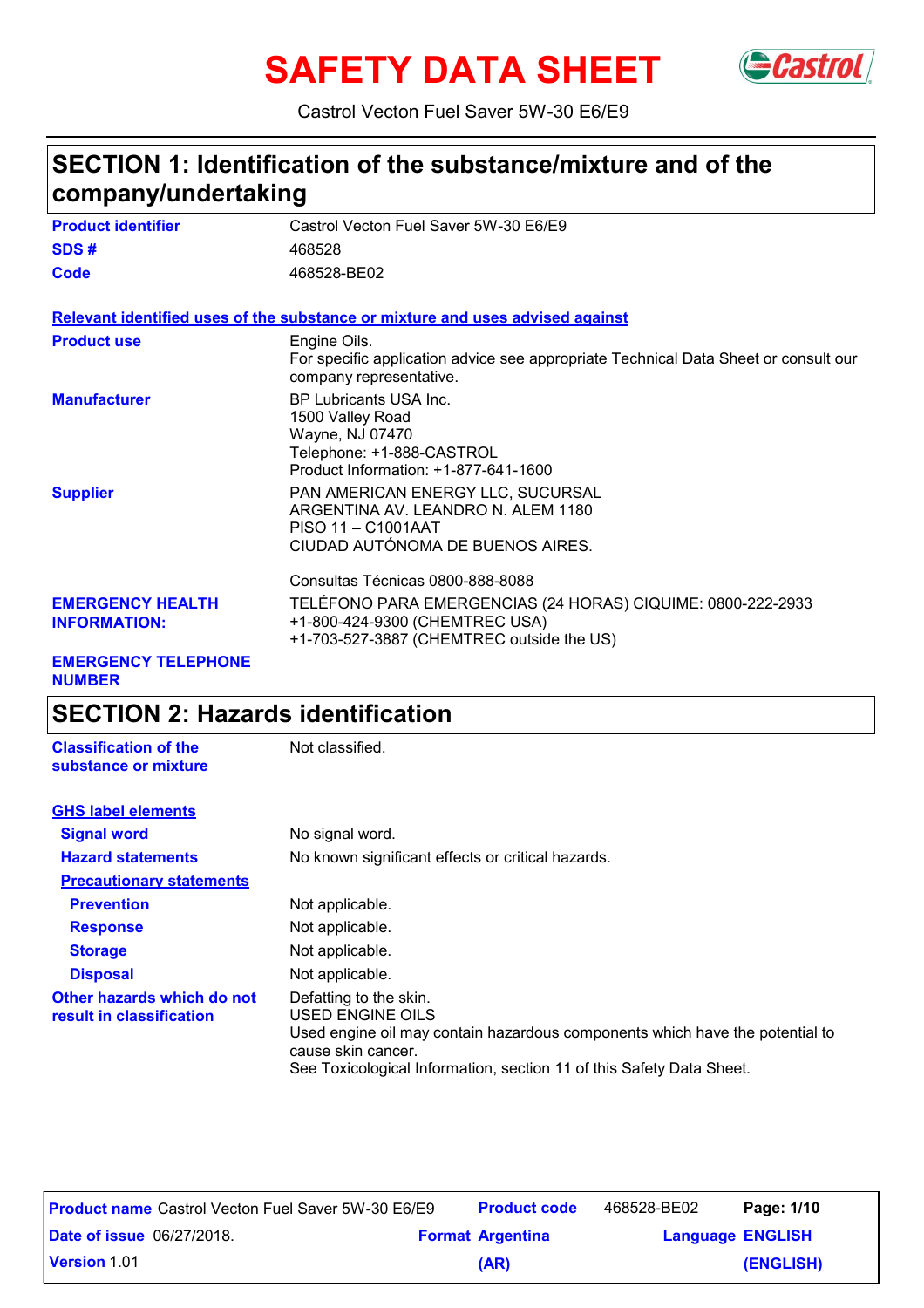# **SECTION 3: Composition/information on ingredients**

#### **Substance/mixture**

### **Other means of identification**

**Mixture** 

Not available.

| <b>Ingredient name</b>                                 | <b>CAS number</b>                    | $\frac{9}{6}$ |
|--------------------------------------------------------|--------------------------------------|---------------|
| Distillates (petroleum), hydrotreated heavy paraffinic | 64742-54-7                           | $≥25 - ≤50$   |
| Base oil - highly refined                              | Varies - See Key to<br>abbreviations | ≥10 - ≤25     |
| Base oil - highly refined                              | Varies - See Key to<br>abbreviations | ≤10           |
| Alkylated phenol                                       | 74499-35-7 /<br>121158-58-5          | < 0.1         |

**There are no additional ingredients present which, within the current knowledge of the supplier and in the concentrations applicable, are classified as hazardous to health or the environment and hence require reporting in this section.**

**Occupational exposure limits, if available, are listed in Section 8.**

### **SECTION 4: First aid measures**

### **Description of necessary first aid measures**

| <b>Eye contact</b>                | In case of contact, immediately flush eyes with plenty of water for at least 15<br>minutes. Eyelids should be held away from the eyeball to ensure thorough rinsing.<br>Check for and remove any contact lenses. Get medical attention. |
|-----------------------------------|-----------------------------------------------------------------------------------------------------------------------------------------------------------------------------------------------------------------------------------------|
| <b>Skin contact</b>               | Wash skin thoroughly with soap and water or use recognized skin cleanser.<br>Remove contaminated clothing and shoes. Wash clothing before reuse. Clean<br>shoes thoroughly before reuse. Get medical attention if symptoms occur.       |
| <b>Inhalation</b>                 | If inhaled, remove to fresh air. Get medical attention if symptoms occur.                                                                                                                                                               |
| <b>Ingestion</b>                  | Do not induce vomiting unless directed to do so by medical personnel. Get medical<br>attention if symptoms occur.                                                                                                                       |
| <b>Protection of first-aiders</b> | No action shall be taken involving any personal risk or without suitable training.                                                                                                                                                      |

### **Most important symptoms/effects, acute and delayed**

**See Section 11 for more detailed information on health effects and symptoms.**

|                            | Indication of immediate medical attention and special treatment needed, if necessary |
|----------------------------|--------------------------------------------------------------------------------------|
| <b>Notes to physician</b>  | Treatment should in general be symptomatic and directed to relieving any effects.    |
| <b>Specific treatments</b> | No specific treatment.                                                               |

### **SECTION 5: Firefighting measures**

| <b>Extinguishing media</b>                           |                                                                                                                          |
|------------------------------------------------------|--------------------------------------------------------------------------------------------------------------------------|
| <b>Suitable extinguishing</b><br>media               | In case of fire, use foam, dry chemical or carbon dioxide extinguisher or spray.                                         |
| <b>Unsuitable extinguishing</b><br>media             | Do not use water jet.                                                                                                    |
| <b>Specific hazards arising</b><br>from the chemical | In a fire or if heated, a pressure increase will occur and the container may burst.                                      |
| <b>Hazardous thermal</b><br>decomposition products   | Combustion products may include the following:<br>carbon oxides (CO, CO <sub>2</sub> ) (carbon monoxide, carbon dioxide) |

| <b>Product name</b> Castrol Vecton Fuel Saver 5W-30 E6/E9 |  | <b>Product code</b>     | 468528-BE02             | Page: 2/10 |
|-----------------------------------------------------------|--|-------------------------|-------------------------|------------|
| <b>Date of issue 06/27/2018.</b>                          |  | <b>Format Argentina</b> | <b>Language ENGLISH</b> |            |
| <b>Version 1.01</b>                                       |  | (AR)                    |                         | (ENGLISH)  |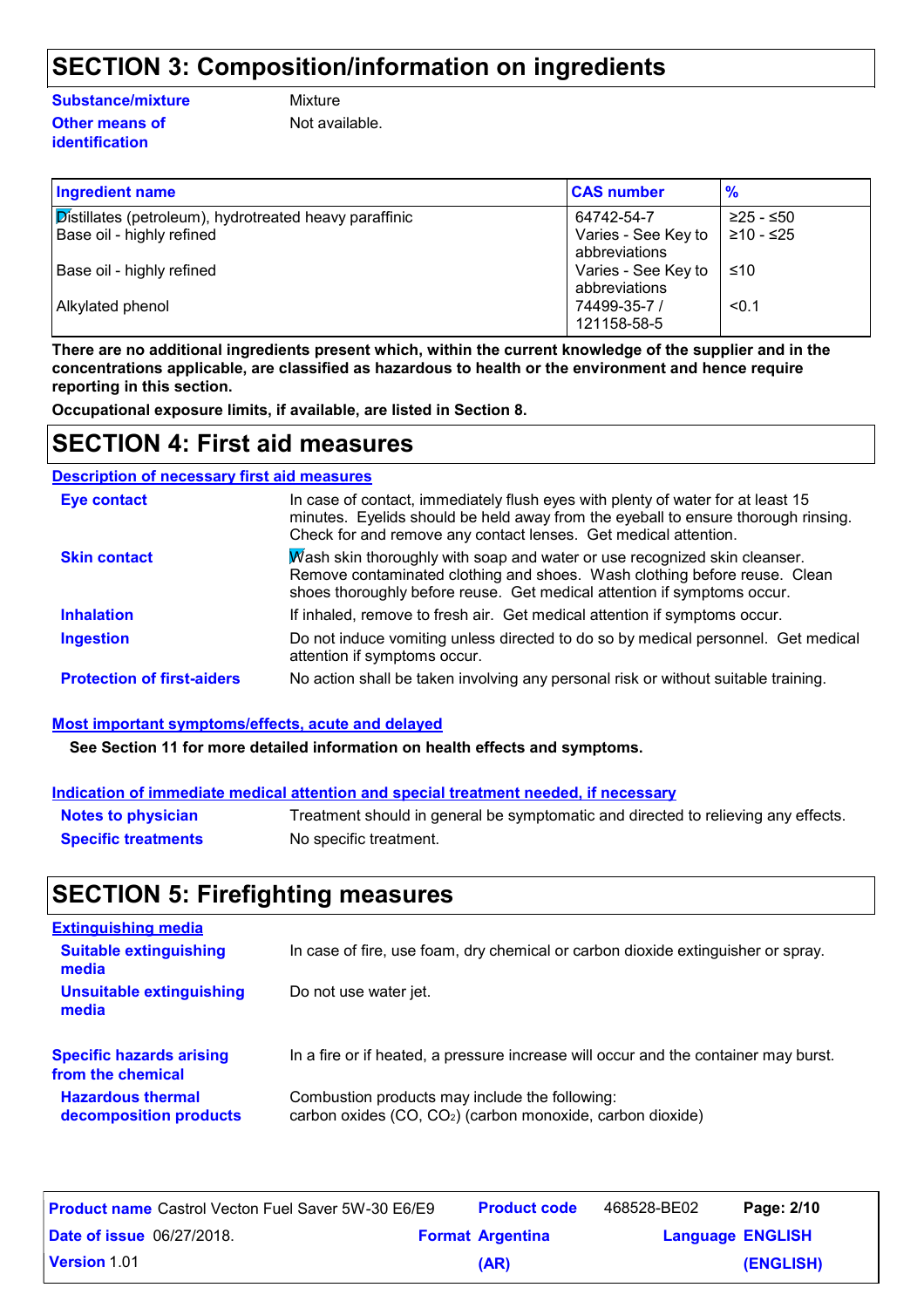# **SECTION 5: Firefighting measures**

| <b>Special protective actions</b><br>for fire-fighters | No action shall be taken involving any personal risk or without suitable training.<br>Promptly isolate the scene by removing all persons from the vicinity of the incident if<br>there is a fire. |
|--------------------------------------------------------|---------------------------------------------------------------------------------------------------------------------------------------------------------------------------------------------------|
| <b>Special protective</b>                              | Fire-fighters should wear positive pressure self-contained breathing apparatus                                                                                                                    |
| equipment for fire-fighters                            | (SCBA) and full turnout gear.                                                                                                                                                                     |

### **SECTION 6: Accidental release measures**

#### **Personal precautions, protective equipment and emergency procedures**

| For non-emergency<br>personnel                               | No action shall be taken involving any personal risk or without suitable training.<br>Evacuate surrounding areas. Keep unnecessary and unprotected personnel from<br>entering. Do not touch or walk through spilled material. Put on appropriate<br>personal protective equipment. Floors may be slippery; use care to avoid falling.                                                              |
|--------------------------------------------------------------|----------------------------------------------------------------------------------------------------------------------------------------------------------------------------------------------------------------------------------------------------------------------------------------------------------------------------------------------------------------------------------------------------|
| For emergency responders                                     | If specialized clothing is required to deal with the spillage, take note of any<br>information in Section 8 on suitable and unsuitable materials. See also the<br>information in "For non-emergency personnel".                                                                                                                                                                                    |
| <b>Environmental precautions</b>                             | Avoid dispersal of spilled material and runoff and contact with soil, waterways,<br>drains and sewers. Inform the relevant authorities if the product has caused<br>environmental pollution (sewers, waterways, soil or air).                                                                                                                                                                      |
| <b>Methods and materials for containment and cleaning up</b> |                                                                                                                                                                                                                                                                                                                                                                                                    |
| <b>Small spill</b>                                           | Stop leak if without risk. Move containers from spill area. Absorb with an inert<br>material and place in an appropriate waste disposal container. Dispose of via a<br>licensed waste disposal contractor.                                                                                                                                                                                         |
| <b>Large spill</b>                                           | Stop leak if without risk. Move containers from spill area. Prevent entry into sewers,<br>water courses, basements or confined areas. Contain and collect spillage with non-<br>combustible, absorbent material e.g. sand, earth, vermiculite or diatomaceous earth<br>and place in container for disposal according to local regulations. Dispose of via a<br>licensed waste disposal contractor. |

# **SECTION 7: Handling and storage**

### **Precautions for safe handling**

| <b>Protective measures</b><br><b>Advice on general</b><br>occupational hygiene   | Put on appropriate personal protective equipment (see Section 8).<br>Eating, drinking and smoking should be prohibited in areas where this material is<br>handled, stored and processed. Wash thoroughly after handling. Remove<br>contaminated clothing and protective equipment before entering eating areas. See<br>also Section 8 for additional information on hygiene measures.                                                                                                                                                                                                         |
|----------------------------------------------------------------------------------|-----------------------------------------------------------------------------------------------------------------------------------------------------------------------------------------------------------------------------------------------------------------------------------------------------------------------------------------------------------------------------------------------------------------------------------------------------------------------------------------------------------------------------------------------------------------------------------------------|
| <b>Conditions for safe storage,</b><br>including any<br><i>incompatibilities</i> | Store in accordance with local regulations. Store in original container protected<br>from direct sunlight in a dry, cool and well-ventilated area, away from incompatible<br>materials (see Section 10) and food and drink. Keep container tightly closed and<br>sealed until ready for use. Store and use only in equipment/containers designed for<br>use with this product. Containers that have been opened must be carefully resealed<br>and kept upright to prevent leakage. Do not store in unlabeled containers. Use<br>appropriate containment to avoid environmental contamination. |
| <b>Not suitable</b>                                                              | Prolonged exposure to elevated temperature                                                                                                                                                                                                                                                                                                                                                                                                                                                                                                                                                    |

| <b>Product name</b> Castrol Vecton Fuel Saver 5W-30 E6/E9 |  | <b>Product code</b>     | 468528-BE02             | Page: 3/10 |
|-----------------------------------------------------------|--|-------------------------|-------------------------|------------|
| <b>Date of issue 06/27/2018.</b>                          |  | <b>Format Argentina</b> | <b>Language ENGLISH</b> |            |
| <b>Version 1.01</b>                                       |  | (AR)                    |                         | (ENGLISH)  |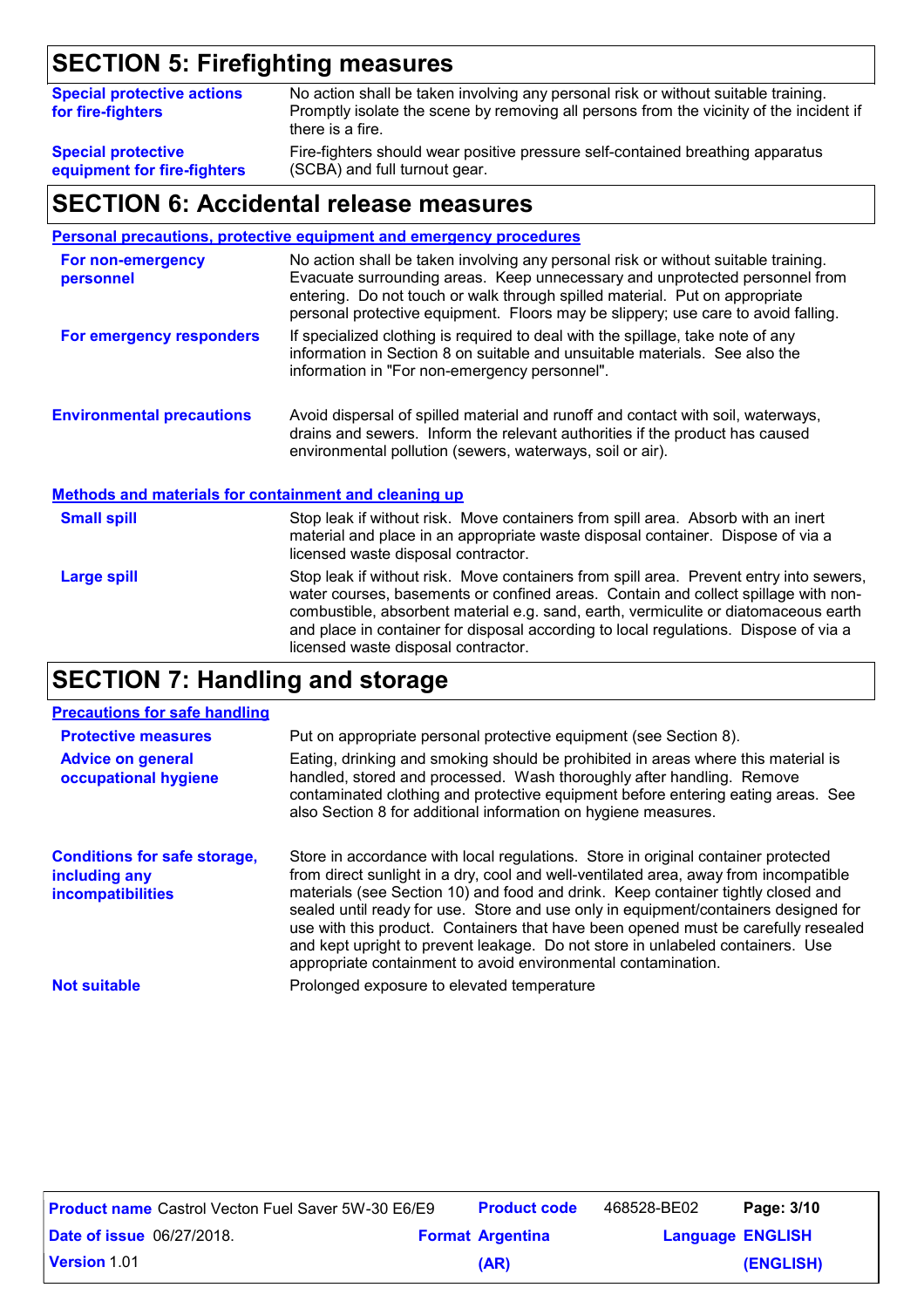## **SECTION 8: Exposure controls/personal protection**

### **Control parameters**

**Occupational exposure limits**

| <b>Ingredient name</b>                                 | <b>Exposure limits</b>                                                                                                                                                                                                                                                      |
|--------------------------------------------------------|-----------------------------------------------------------------------------------------------------------------------------------------------------------------------------------------------------------------------------------------------------------------------------|
| Distillates (petroleum), hydrotreated heavy paraffinic | Ministry of Labor, Employment and<br><b>Social Security. Argentina (Resolution</b><br>295,11/2003) (Argentina).<br>TWA: 5 mg/m <sup>3</sup> 8 hours. Issued/Revised:<br>11/2003 Form: mist<br>STEL: 10 mg/m <sup>3</sup> 15 minutes. Issued/<br>Revised: 11/2003 Form: mist |
| Base oil - highly refined                              | Ministry of Labor, Employment and<br><b>Social Security. Argentina (Resolution</b><br>295,11/2003) (Argentina).<br>TWA: 5 mg/m <sup>3</sup> 8 hours. Issued/Revised:<br>11/2003 Form: mist<br>STEL: 10 mg/m <sup>3</sup> 15 minutes. Issued/<br>Revised: 11/2003 Form: mist |
| Base oil - highly refined                              | Ministry of Labor, Employment and<br><b>Social Security. Argentina (Resolution</b><br>295,11/2003) (Argentina).<br>TWA: 5 mg/m <sup>3</sup> 8 hours. Issued/Revised:<br>11/2003 Form: mist<br>STEL: 10 mg/m <sup>3</sup> 15 minutes. Issued/<br>Revised: 11/2003 Form: mist |

While specific OELs for certain components may be shown in this section, other components may be present in any mist, vapor or dust produced. Therefore, the specific OELs may not be applicable to the product as a whole and are provided for guidance only.

| <b>Appropriate engineering</b><br>controls                | All activities involving chemicals should be assessed for their risks to health, to<br>ensure exposures are adequately controlled. Personal protective equipment should<br>only be considered after other forms of control measures (e.g. engineering controls)<br>have been suitably evaluated. Personal protective equipment should conform to<br>appropriate standards, be suitable for use, be kept in good condition and properly<br>maintained. |
|-----------------------------------------------------------|-------------------------------------------------------------------------------------------------------------------------------------------------------------------------------------------------------------------------------------------------------------------------------------------------------------------------------------------------------------------------------------------------------------------------------------------------------|
|                                                           | Your supplier of personal protective equipment should be consulted for advice on<br>selection and appropriate standards. For further information contact your national<br>organisation for standards.                                                                                                                                                                                                                                                 |
|                                                           | Provide exhaust ventilation or other engineering controls to keep the relevant<br>airborne concentrations below their respective occupational exposure limits.<br>The final choice of protective equipment will depend upon a risk assessment. It is<br>important to ensure that all items of personal protective equipment are compatible.                                                                                                           |
| <b>Environmental exposure</b><br><b>controls</b>          | Emissions from ventilation or work process equipment should be checked to ensure<br>they comply with the requirements of environmental protection legislation. In some<br>cases, fume scrubbers, filters or engineering modifications to the process<br>equipment will be necessary to reduce emissions to acceptable levels.                                                                                                                         |
| <b>Individual protection measures</b>                     |                                                                                                                                                                                                                                                                                                                                                                                                                                                       |
| <b>Hygiene measures</b>                                   | Wash hands, forearms and face thoroughly after handling chemical products, before<br>eating, smoking and using the lavatory and at the end of the working period.<br>Appropriate techniques should be used to remove potentially contaminated clothing.<br>Wash contaminated clothing before reusing. Ensure that eyewash stations and<br>safety showers are close to the workstation location.                                                       |
| <b>Eye/face protection</b>                                | Safety glasses with side shields.                                                                                                                                                                                                                                                                                                                                                                                                                     |
| <b>Skin protection</b>                                    |                                                                                                                                                                                                                                                                                                                                                                                                                                                       |
| <b>Broduct name Castrol Vector Fuel Sover 5ML30 FGIFO</b> | $468528$ -RE02<br>$P$ <sub>200</sub> $\cdot$ $4/10$<br><b>Product code</b>                                                                                                                                                                                                                                                                                                                                                                            |

| <b>Product name</b> Castrol Vecton Fuel Saver 5W-30 E6/E9 | <b>Product code</b>     | 468528-BE02             | Page: 4/10 |
|-----------------------------------------------------------|-------------------------|-------------------------|------------|
| <b>Date of issue 06/27/2018.</b>                          | <b>Format Argentina</b> | <b>Language ENGLISH</b> |            |
| <b>Version 1.01</b>                                       | (AR)                    |                         | (ENGLISH)  |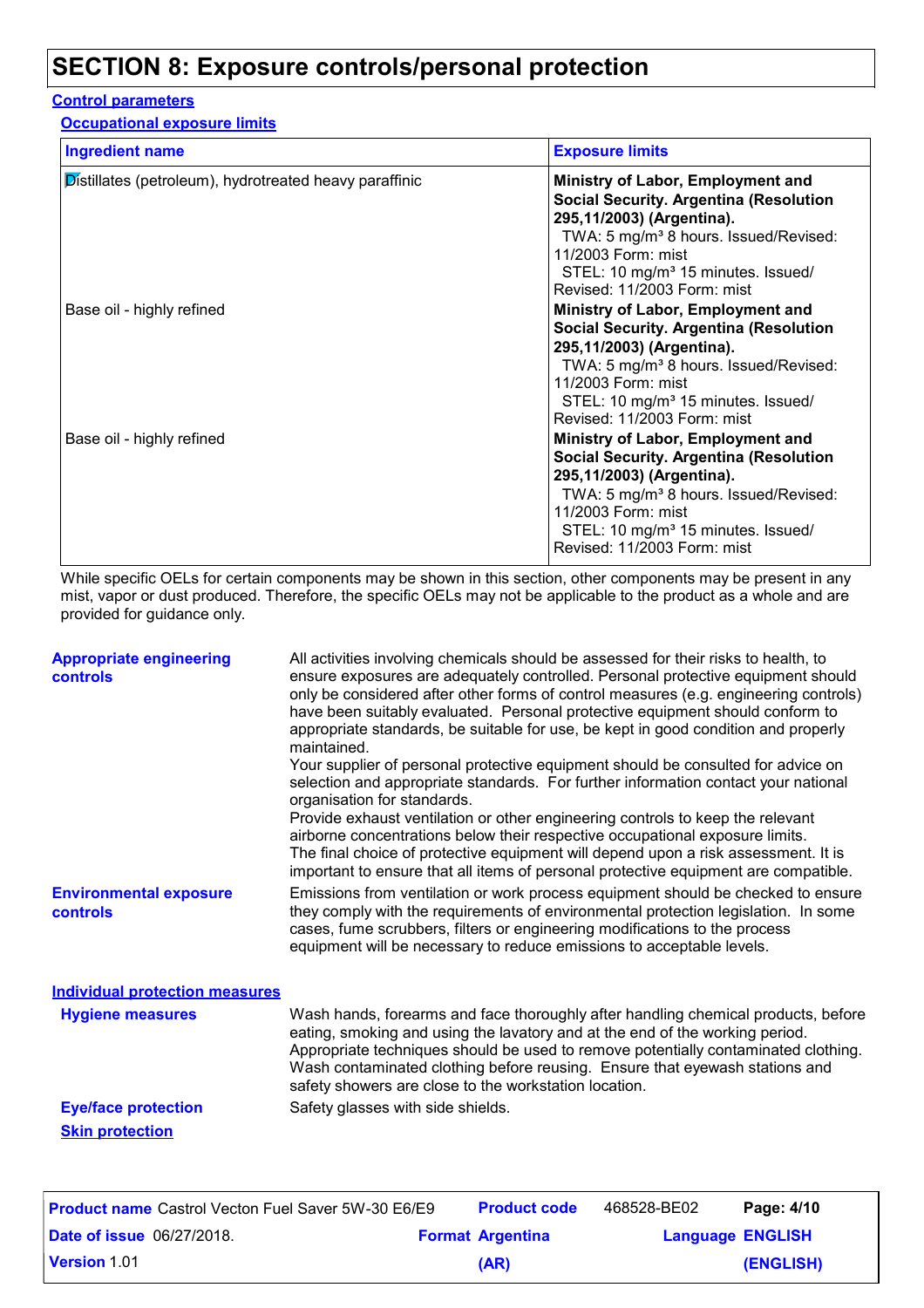# **SECTION 8: Exposure controls/personal protection**

| <b>Hand protection</b>        | Wear protective gloves if prolonged or repeated contact is likely. Wear chemical<br>resistant gloves. Recommended: Nitrile gloves. The correct choice of protective<br>gloves depends upon the chemicals being handled, the conditions of work and use,<br>and the condition of the gloves (even the best chemically resistant glove will break<br>down after repeated chemical exposures). Most gloves provide only a short time of<br>protection before they must be discarded and replaced. Because specific work<br>environments and material handling practices vary, safety procedures should be<br>developed for each intended application. Gloves should therefore be chosen in<br>consultation with the supplier/manufacturer and with a full assessment of the<br>working conditions. |
|-------------------------------|-------------------------------------------------------------------------------------------------------------------------------------------------------------------------------------------------------------------------------------------------------------------------------------------------------------------------------------------------------------------------------------------------------------------------------------------------------------------------------------------------------------------------------------------------------------------------------------------------------------------------------------------------------------------------------------------------------------------------------------------------------------------------------------------------|
| <b>Body protection</b>        | Use of protective clothing is good industrial practice.<br>Personal protective equipment for the body should be selected based on the task<br>being performed and the risks involved and should be approved by a specialist<br>before handling this product.<br>Cotton or polyester/cotton overalls will only provide protection against light<br>superficial contamination that will not soak through to the skin. Overalls should be<br>laundered on a regular basis. When the risk of skin exposure is high (e.g. when<br>cleaning up spillages or if there is a risk of splashing) then chemical resistant aprons<br>and/or impervious chemical suits and boots will be required.                                                                                                           |
| <b>Other skin protection</b>  | Appropriate footwear and any additional skin protection measures should be<br>selected based on the task being performed and the risks involved and should be<br>approved by a specialist before handling this product.                                                                                                                                                                                                                                                                                                                                                                                                                                                                                                                                                                         |
| <b>Respiratory protection</b> | In case of insufficient ventilation, wear suitable respiratory equipment.<br>The correct choice of respiratory protection depends upon the chemicals being<br>handled, the conditions of work and use, and the condition of the respiratory<br>equipment. Safety procedures should be developed for each intended application.<br>Respiratory protection equipment should therefore be chosen in consultation with<br>the supplier/manufacturer and with a full assessment of the working conditions.                                                                                                                                                                                                                                                                                           |

# **SECTION 9: Physical and chemical properties**

| <b>Appearance</b>                                 |                                                                                         |
|---------------------------------------------------|-----------------------------------------------------------------------------------------|
| <b>Physical state</b>                             | Liquid.                                                                                 |
| <b>Color</b>                                      | Amber. [Light]                                                                          |
| Odor                                              | Not available.                                                                          |
| <b>Odor threshold</b>                             | Not available.                                                                          |
| рH                                                | Not available.                                                                          |
| <b>Melting point</b>                              | Not available.                                                                          |
| <b>Boiling point</b>                              | Not available.                                                                          |
| <b>Flash point</b>                                | Closed cup: 199°C (390.2°F) [Pensky-Martens.]<br>Open cup: 228°C (442.4°F) [Cleveland.] |
| <b>Pour point</b>                                 | -48 °C                                                                                  |
| <b>Evaporation rate</b>                           | Not available.                                                                          |
| <b>Flammability (solid, gas)</b>                  | Not applicable. Based on - Physical state                                               |
| Lower and upper explosive<br>(flammable) limits   | Not available.                                                                          |
| <b>Vapor pressure</b>                             | Not available.                                                                          |
| <b>Vapor density</b>                              | Not available.                                                                          |
| <b>Density</b>                                    | 854 kg/m <sup>3</sup> (0.854 g/cm <sup>3</sup> ) at 15°C                                |
| <b>Solubility</b>                                 | insoluble in water.                                                                     |
| <b>Partition coefficient: n-</b><br>octanol/water | Not available.                                                                          |
| <b>Auto-ignition temperature</b>                  | Not available.                                                                          |
| <b>Decomposition temperature</b>                  | Not available.                                                                          |

| <b>Product name</b> Castrol Vecton Fuel Saver 5W-30 E6/E9 | <b>Product code</b>     | 468528-BE02             | Page: 5/10 |
|-----------------------------------------------------------|-------------------------|-------------------------|------------|
| <b>Date of issue 06/27/2018.</b>                          | <b>Format Argentina</b> | <b>Language ENGLISH</b> |            |
| <b>Version 1.01</b>                                       | (AR)                    |                         | (ENGLISH)  |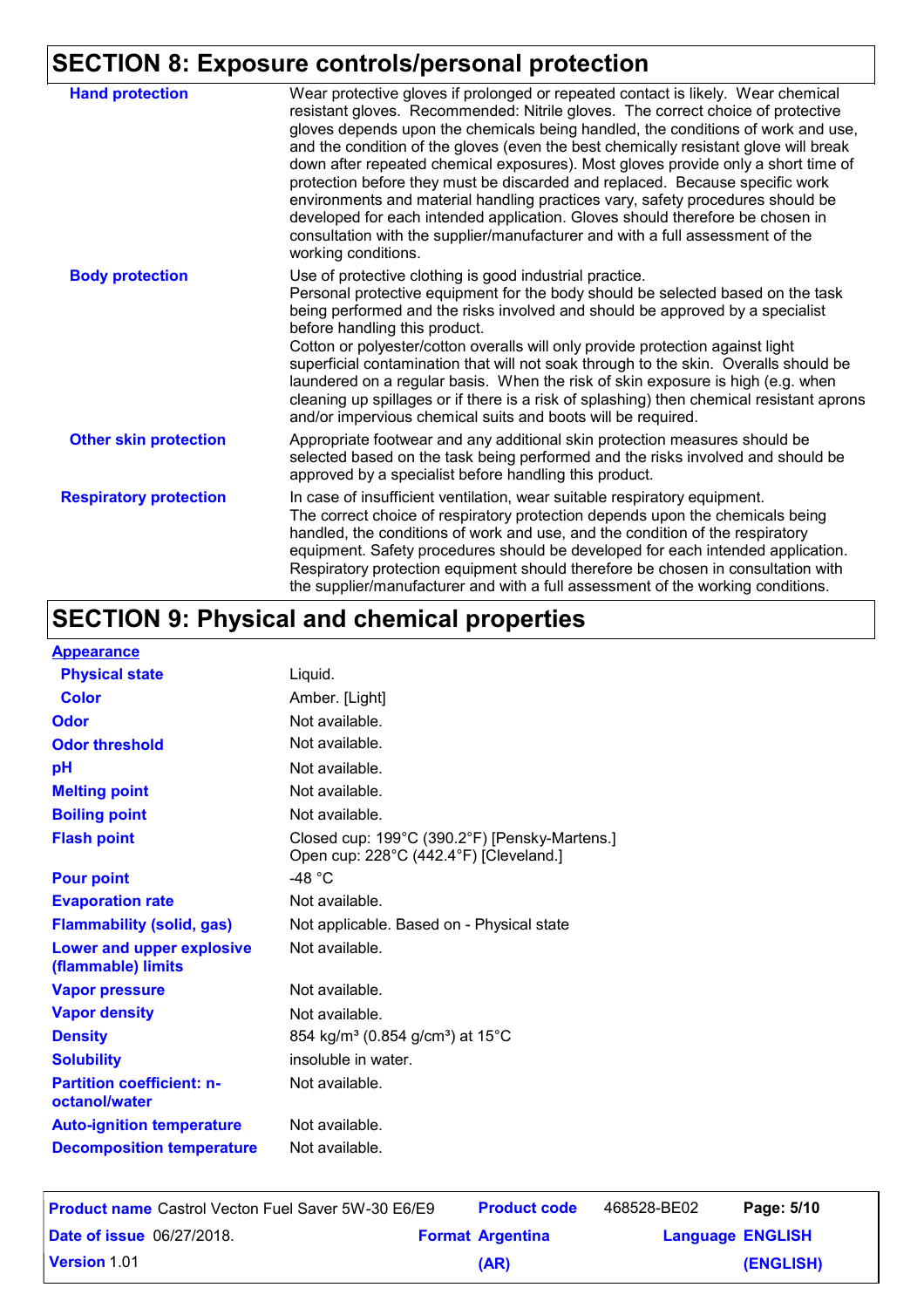### **SECTION 9: Physical and chemical properties**

**Viscosity Kinematic: 69.47 mm<sup>2</sup>/s (69.47 cSt) at 40°C** Kinematic: 11.8 mm<sup>2</sup>/s (11.8 cSt) at 100°C

# **SECTION 10: Stability and reactivity**

| <b>Reactivity</b>                            | No specific test data available for this product. Refer to Conditions to avoid and<br>Incompatible materials for additional information.                                   |
|----------------------------------------------|----------------------------------------------------------------------------------------------------------------------------------------------------------------------------|
| <b>Chemical stability</b>                    | The product is stable.                                                                                                                                                     |
| <b>Possibility of hazardous</b><br>reactions | Under normal conditions of storage and use, hazardous reactions will not occur.<br>Under normal conditions of storage and use, hazardous polymerization will not<br>occur. |
| <b>Conditions to avoid</b>                   | Avoid all possible sources of ignition (spark or flame).                                                                                                                   |
| <b>Incompatible materials</b>                | Reactive or incompatible with the following materials: oxidizing materials.                                                                                                |
| <b>Hazardous decomposition</b><br>products   | Under normal conditions of storage and use, hazardous decomposition products<br>should not be produced.                                                                    |

# **SECTION 11: Toxicological information**

### **Information on toxicological effects**

| <b>Aspiration hazard</b>                                                            |                                                                                |
|-------------------------------------------------------------------------------------|--------------------------------------------------------------------------------|
| <b>Name</b>                                                                         | Result                                                                         |
| Distillates (petroleum), hydrotreated heavy paraffinic<br>Base oil - highly refined | <b>ASPIRATION HAZARD - Category 1</b><br><b>ASPIRATION HAZARD - Category 1</b> |

| <b>Information on the likely</b><br>routes of exposure                                   | Routes of entry anticipated: Dermal, Inhalation.                                                  |                         |             |                         |
|------------------------------------------------------------------------------------------|---------------------------------------------------------------------------------------------------|-------------------------|-------------|-------------------------|
| <b>Potential acute health effects</b>                                                    |                                                                                                   |                         |             |                         |
| <b>Eye contact</b>                                                                       | No known significant effects or critical hazards.                                                 |                         |             |                         |
| <b>Skin contact</b>                                                                      | Defatting to the skin. May cause skin dryness and irritation.                                     |                         |             |                         |
| <b>Inhalation</b>                                                                        | Vapor inhalation under ambient conditions is not normally a problem due to low<br>vapor pressure. |                         |             |                         |
| <b>Ingestion</b>                                                                         | No known significant effects or critical hazards.                                                 |                         |             |                         |
| <b>Symptoms related to the physical, chemical and toxicological characteristics</b>      |                                                                                                   |                         |             |                         |
| <b>Eye contact</b>                                                                       | No specific data.                                                                                 |                         |             |                         |
| <b>Skin contact</b>                                                                      | Adverse symptoms may include the following:<br>irritation<br>dryness<br>cracking                  |                         |             |                         |
| <b>Inhalation</b>                                                                        | No specific data.                                                                                 |                         |             |                         |
| <b>Ingestion</b>                                                                         | No specific data.                                                                                 |                         |             |                         |
| Delayed and immediate effects and also chronic effects from short and long term exposure |                                                                                                   |                         |             |                         |
| <b>Short term exposure</b><br><b>Potential immediate</b><br>effects                      | Not available.                                                                                    |                         |             |                         |
| <b>Potential delayed effects</b>                                                         | Not available.                                                                                    |                         |             |                         |
| <b>Product name</b> Castrol Vecton Fuel Saver 5W-30 E6/E9                                |                                                                                                   | <b>Product code</b>     | 468528-BE02 | Page: 6/10              |
| <b>Date of issue 06/27/2018.</b>                                                         |                                                                                                   | <b>Format Argentina</b> |             | <b>Language ENGLISH</b> |
| <b>Version 1.01</b>                                                                      |                                                                                                   | (AR)                    |             | (ENGLISH)               |
|                                                                                          |                                                                                                   |                         |             |                         |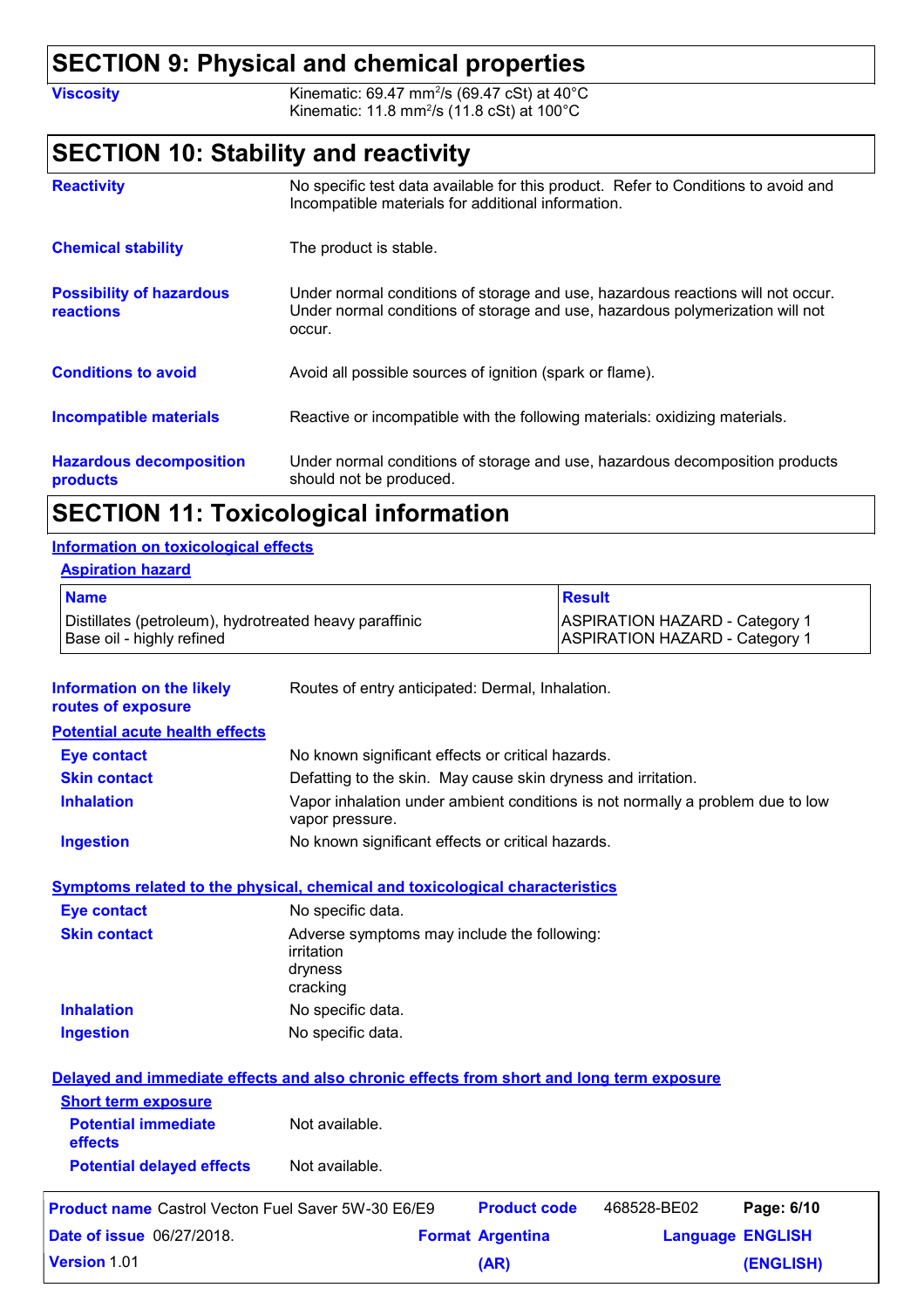# **SECTION 11: Toxicological information**

| <b>Long term exposure</b>               |                                            |
|-----------------------------------------|--------------------------------------------|
| <b>Potential immediate</b><br>effects   | Not available.                             |
| <b>Potential delayed effects</b>        | Not available.                             |
| <b>Potential chronic health effects</b> |                                            |
| <b>General</b>                          | <b>USED ENGINE OIL</b><br>Cambuotian pradu |

USED ENGINE OILS Combustion products resulting from the operation of internal combustion engines contaminate engine oils during use. Used engine oil may contain hazardous components which have the potential to cause skin cancer. Frequent or prolonged contact with all types and makes of used engine oil must therefore be avoided and a high standard of personal hygiene maintained. **Carcinogenicity** No known significant effects or critical hazards. **Mutagenicity** No known significant effects or critical hazards. **Teratogenicity** No known significant effects or critical hazards. **Developmental effects** No known significant effects or critical hazards. **Fertility effects** No known significant effects or critical hazards.

### **Numerical measures of toxicity**

### **Acute toxicity estimates**

**Route**

Not available.

## **SECTION 12: Ecological information**

### **Toxicity**

**Environmental effects** No known significant effects or critical hazards.

### **Persistence and degradability**

Partially biodegradable.

### **Bioaccumulative potential**

This product is not expected to bioaccumulate through food chains in the environment.

| <b>Mobility in soil</b>                                 |                                                                                                                           |
|---------------------------------------------------------|---------------------------------------------------------------------------------------------------------------------------|
| <b>Soil/water partition</b><br><b>coefficient (Koc)</b> | Not available.                                                                                                            |
| <b>Mobility</b>                                         | Spillages may penetrate the soil causing ground water contamination.                                                      |
| <b>Other adverse effects</b>                            | No known significant effects or critical hazards.                                                                         |
| <b>Other ecological information</b>                     | Spills may form a film on water surfaces causing physical damage to organisms.<br>Oxygen transfer could also be impaired. |

| <b>Product name</b> Castrol Vecton Fuel Saver 5W-30 E6/E9 |  | <b>Product code</b>     | 468528-BE02             | Page: 7/10 |
|-----------------------------------------------------------|--|-------------------------|-------------------------|------------|
| <b>Date of issue 06/27/2018.</b>                          |  | <b>Format Argentina</b> | <b>Language ENGLISH</b> |            |
| <b>Version 1.01</b>                                       |  | (AR)                    |                         | (ENGLISH)  |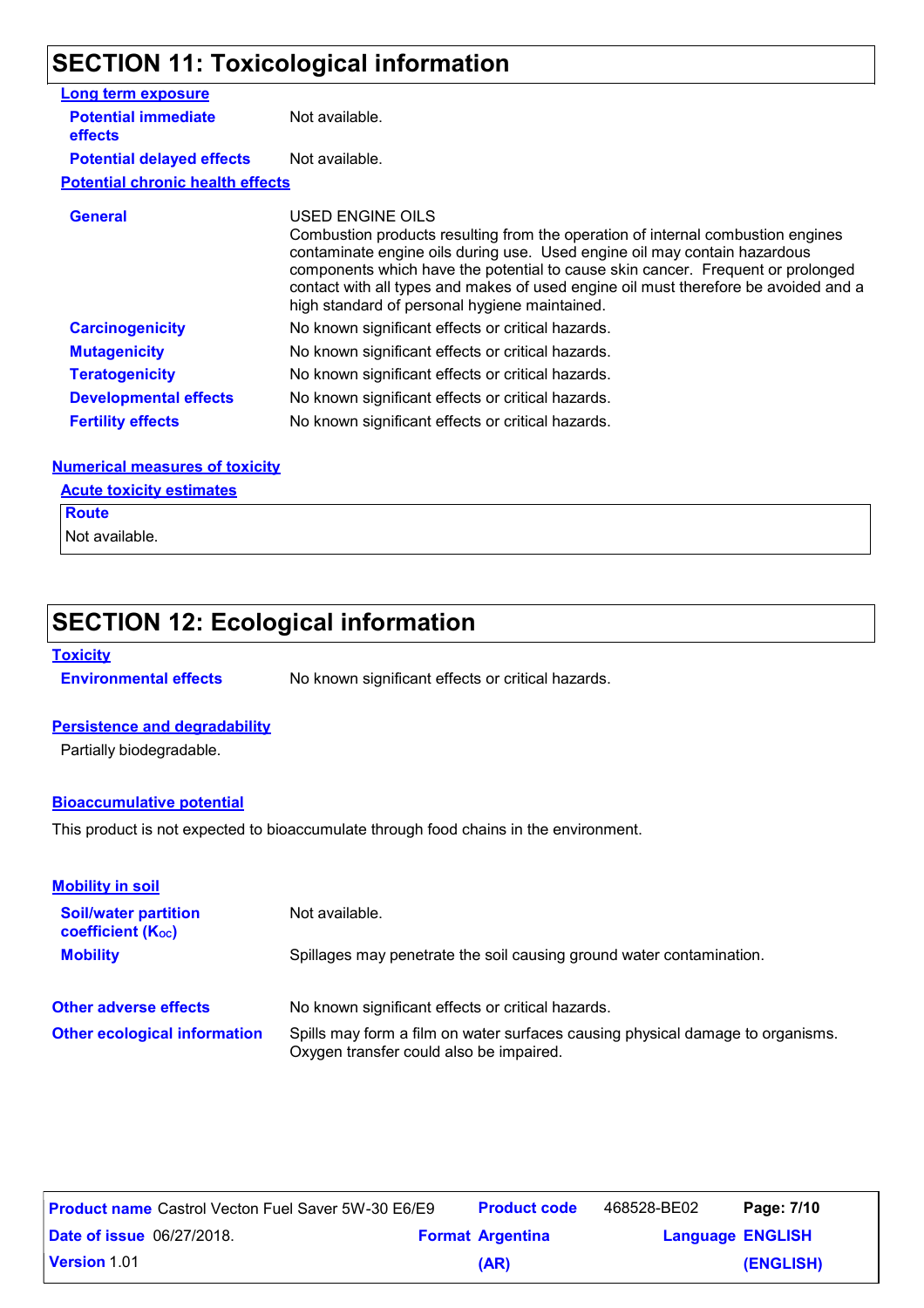# **SECTION 13: Disposal considerations**

| <b>Disposal methods</b> | The generation of waste should be avoided or minimized wherever possible.<br>Significant quantities of waste product residues should not be disposed of via the<br>foul sewer but processed in a suitable effluent treatment plant. Dispose of surplus<br>and non-recyclable products via a licensed waste disposal contractor. Disposal of<br>this product, solutions and any by-products should at all times comply with the<br>requirements of environmental protection and waste disposal legislation and any<br>regional local authority requirements. Waste packaging should be recycled.<br>Incineration or landfill should only be considered when recycling is not feasible. This<br>material and its container must be disposed of in a safe way. Empty containers or<br>liners may retain some product residues. Avoid dispersal of spilled material and |
|-------------------------|---------------------------------------------------------------------------------------------------------------------------------------------------------------------------------------------------------------------------------------------------------------------------------------------------------------------------------------------------------------------------------------------------------------------------------------------------------------------------------------------------------------------------------------------------------------------------------------------------------------------------------------------------------------------------------------------------------------------------------------------------------------------------------------------------------------------------------------------------------------------|
|                         | runoff and contact with soil, waterways, drains and sewers.                                                                                                                                                                                                                                                                                                                                                                                                                                                                                                                                                                                                                                                                                                                                                                                                         |

### **SECTION 14: Transport information**

|                                      | <b>ADR/RID</b>           | <b>ADN</b>      | <b>IMDG</b>              | <b>IATA/ICAO</b>         |
|--------------------------------------|--------------------------|-----------------|--------------------------|--------------------------|
| <b>UN number</b>                     | Not regulated.           | Not regulated.  | Not regulated.           | Not regulated.           |
| <b>UN proper</b><br>shipping name    | $\overline{\phantom{0}}$ | ÷               | $\overline{\phantom{0}}$ |                          |
| <b>Transport</b><br>hazard class(es) |                          |                 |                          |                          |
| <b>Packing group</b>                 | $\blacksquare$           | $\qquad \qquad$ |                          | $\overline{\phantom{0}}$ |
| <b>Environmental</b><br>hazards      | No.                      | No.             | No.                      | No.                      |
| <b>Additional</b><br>information     | $\overline{\phantom{a}}$ | ٠               |                          | $\overline{\phantom{0}}$ |

**Special precautions for user** Not available.

**Transport in bulk according to Annex II of MARPOL and the IBC Code** Not available.

### **SECTION 15: Regulatory information**

|--|

| <b>Chemical Weapon Convention List Schedules I, II &amp; III Chemicals</b><br>Not listed. |
|-------------------------------------------------------------------------------------------|
| <b>Montreal Protocol (Annexes A, B, C, E)</b><br>Not listed.                              |
| <b>Stockholm Convention on Persistent Organic Pollutants</b><br>Not listed.               |
| <b>Rotterdam Convention on Prior Informed Consent (PIC)</b><br>Not listed.                |
| <b>UNECE Aarhus Protocol on POPs and Heavy Metals</b><br>Not listed.                      |
| Othar ragulatione                                                                         |

#### **Other regulations**

**Australia inventory (AICS)** All components are listed or exempted.

| Product name Castrol Vecton Fuel Saver 5W-30 E6/E9 | <b>Product code</b>     | 468528-BE02             | Page: 8/10 |  |
|----------------------------------------------------|-------------------------|-------------------------|------------|--|
| l <b>Date of issue</b> 06/27/2018.                 | <b>Format Argentina</b> | <b>Language ENGLISH</b> |            |  |
| l <b>Version</b> 1.01                              | (AR)                    |                         | (ENGLISH)  |  |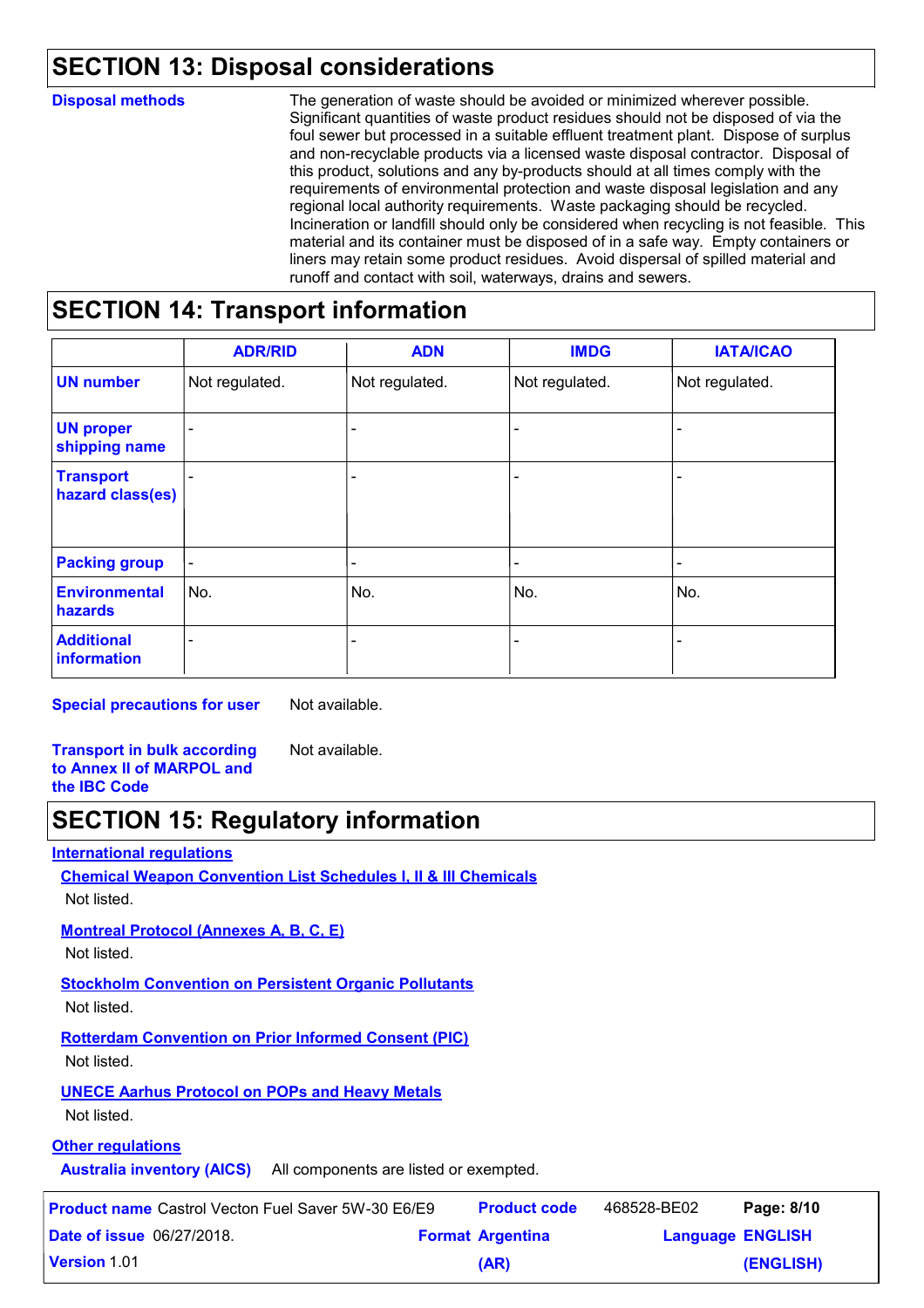# **SECTION 15: Regulatory information**

| <b>Canada inventory</b>                                         | All components are listed or exempted.                                                                                         |
|-----------------------------------------------------------------|--------------------------------------------------------------------------------------------------------------------------------|
| <b>China inventory (IECSC)</b>                                  | At least one component is not listed.                                                                                          |
| <b>Japan inventory (ENCS)</b>                                   | All components are listed or exempted.                                                                                         |
| <b>Korea inventory (KECI)</b>                                   | All components are listed or exempted.                                                                                         |
| <b>Philippines inventory</b><br>(PICCS)                         | All components are listed or exempted.                                                                                         |
| <b>Taiwan Chemical</b><br><b>Substances Inventory</b><br>(TCSI) | All components are listed or exempted.                                                                                         |
| <b>United States inventory</b><br>(TSCA 8b)                     | All components are listed or exempted.                                                                                         |
| <b>REACH Status</b>                                             | The company, as identified in Section 1, sells this product in the EU in compliance<br>with the current requirements of REACH. |

### **SECTION 16: Other information**

#### **History**

| Date of issue/Date of<br>revision | 06/27/2018.                                                                                                                                                                                                                                                                                                                                                                                                                                                                                                                                                                                                                                                                                                                                                                                                                                                                                                                                                                                                                                                                                                                                                               |
|-----------------------------------|---------------------------------------------------------------------------------------------------------------------------------------------------------------------------------------------------------------------------------------------------------------------------------------------------------------------------------------------------------------------------------------------------------------------------------------------------------------------------------------------------------------------------------------------------------------------------------------------------------------------------------------------------------------------------------------------------------------------------------------------------------------------------------------------------------------------------------------------------------------------------------------------------------------------------------------------------------------------------------------------------------------------------------------------------------------------------------------------------------------------------------------------------------------------------|
| Date of previous issue            | 05/10/2018.                                                                                                                                                                                                                                                                                                                                                                                                                                                                                                                                                                                                                                                                                                                                                                                                                                                                                                                                                                                                                                                                                                                                                               |
| <b>Prepared by</b>                | <b>Product Stewardship</b>                                                                                                                                                                                                                                                                                                                                                                                                                                                                                                                                                                                                                                                                                                                                                                                                                                                                                                                                                                                                                                                                                                                                                |
| <b>Key to abbreviations</b>       | ADN = European Provisions concerning the International Carriage of Dangerous<br>Goods by Inland Waterway<br>ADR = The European Agreement concerning the International Carriage of Dangerous<br>Goods by Road<br>ATE = Acute Toxicity Estimate<br>BCF = Bioconcentration Factor<br>GHS = Globally Harmonized System of Classification and Labelling of Chemicals<br>IATA = International Air Transport Association<br>IBC = Intermediate Bulk Container<br><b>IMDG = International Maritime Dangerous Goods</b><br>MARPOL = International Convention for the Prevention of Pollution From Ships, 1973<br>as modified by the Protocol of 1978. ("Marpol" = marine pollution)<br>$UN = United Nations$<br>VOC = Volatile Organic Compound<br>Varies = may contain one or more of the following 101316-69-2, 101316-70-5,<br>101316-71-6, 101316-72-7, 64741-88-4, 64741-89-5, 64741-95-3, 64741-96-4,<br>64741-97-5, 64742-01-4, 64742-44-5, 64742-45-6, 64742-52-5, 64742-53-6,<br>64742-54-7, 64742-55-8, 64742-56-9, 64742-57-0, 64742-58-1, 64742-62-7,<br>64742-63-8, 64742-64-9, 64742-65-0, 64742-70-7, 72623-85-9, 72623-86-0,<br>72623-87-1, 74869-22-0, 90669-74-2 |

#### *V* **Indicates information that has changed from previously issued version.**

#### **Notice to reader**

*All reasonably practicable steps have been taken to ensure this data sheet and the health, safety and environmental information contained in it is accurate as of the date specified below. No warranty or representation, express or implied is made as to the accuracy or completeness of the data and information in this data sheet.*

*The data and advice given apply when the product is sold for the stated application or applications. You should not use the product other than for the stated application or applications without seeking advice from BP Group.*

*It is the user's obligation to evaluate and use this product safely and to comply with all applicable laws and regulations. The BP Group shall not be responsible for any damage or injury resulting from use, other than the stated product use of the material, from any failure to adhere to recommendations, or from any hazards inherent in the nature of the material. Purchasers of the product for supply to a third party for use at work, have a duty to take all necessary steps to ensure that any person handling or using the product is provided with the information in this sheet. Employers have a duty to tell employees and others who may be affected of any hazards described in this sheet and of any precautions that should be taken. You can contact the BP Group to ensure that this document is the most current available.*

| <b>Product name</b> Castrol Vecton Fuel Saver 5W-30 E6/E9 | <b>Product code</b>     | 468528-BE02             | Page: 9/10 |
|-----------------------------------------------------------|-------------------------|-------------------------|------------|
| <b>Date of issue 06/27/2018.</b>                          | <b>Format Argentina</b> | <b>Language ENGLISH</b> |            |
| <b>Version 1.01</b>                                       | (AR)                    |                         | (ENGLISH)  |